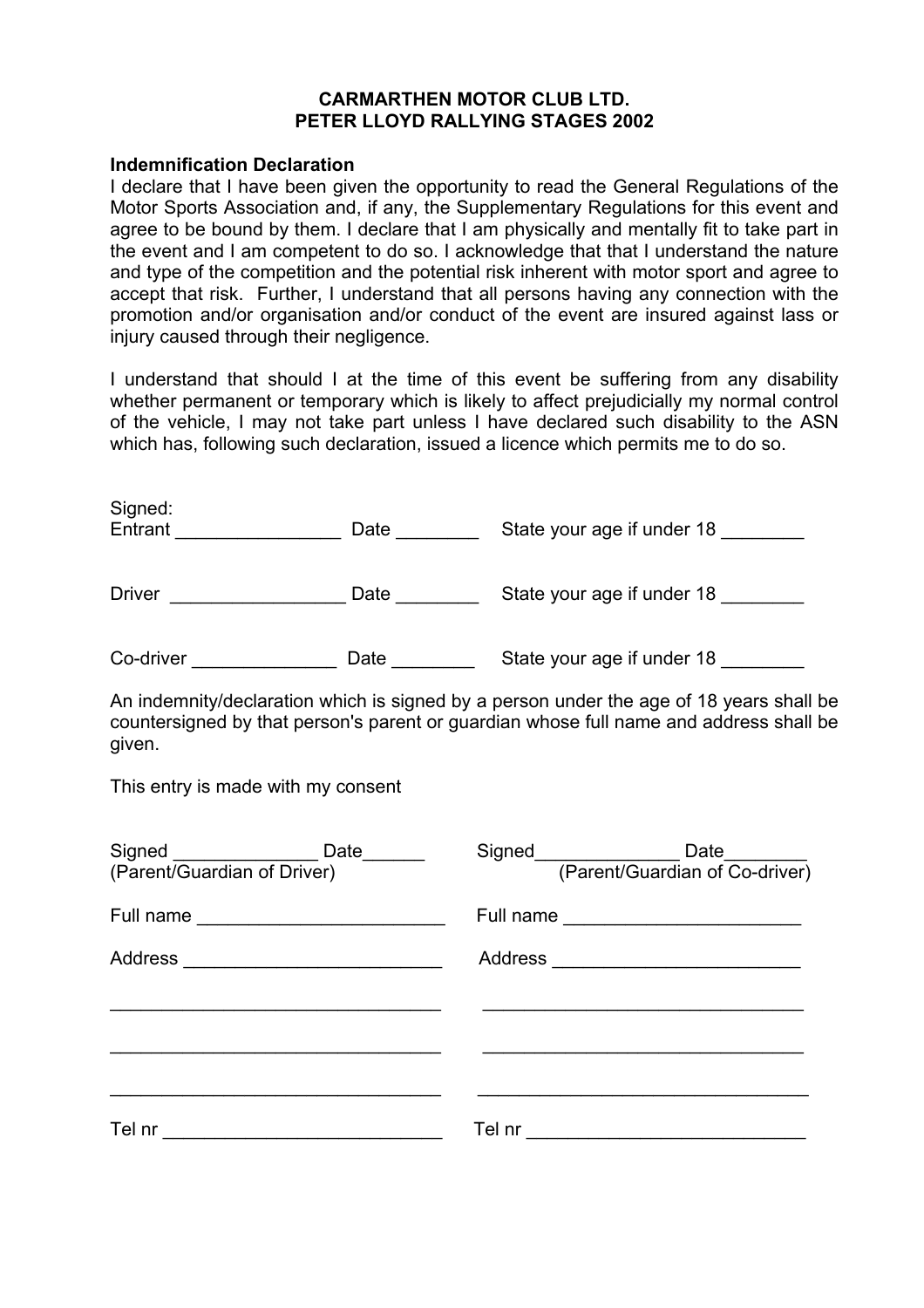| Ref. Nr.            | Date received                      | Acceptance/<br>refusal sent | <b>Payment details</b>                                                                                                 | Comp.<br><b>Number</b> |  |  |
|---------------------|------------------------------------|-----------------------------|------------------------------------------------------------------------------------------------------------------------|------------------------|--|--|
|                     |                                    |                             |                                                                                                                        |                        |  |  |
|                     | <b>ENTRANT/SPONSOR</b>             |                             | Licence Nr ___________                                                                                                 |                        |  |  |
| Address             |                                    |                             |                                                                                                                        |                        |  |  |
| <b>DRIVER</b>       |                                    |                             | Surname                                                                                                                |                        |  |  |
|                     |                                    |                             |                                                                                                                        |                        |  |  |
|                     |                                    |                             | Post Code <b>Propriate Service</b> Propriate Service Service Service Service Service Service Service Service Service S |                        |  |  |
|                     |                                    |                             | Comp Licence Nr _________                                                                                              |                        |  |  |
|                     |                                    |                             |                                                                                                                        |                        |  |  |
| <b>NEXT OF KIN:</b> |                                    |                             |                                                                                                                        |                        |  |  |
|                     |                                    |                             | Tel Nr: ____________________                                                                                           |                        |  |  |
| <b>CO-DRIVER</b>    |                                    |                             | Surname                                                                                                                |                        |  |  |
|                     |                                    |                             |                                                                                                                        |                        |  |  |
|                     |                                    |                             | Post Code                                                                                                              |                        |  |  |
|                     |                                    |                             |                                                                                                                        |                        |  |  |
|                     |                                    |                             |                                                                                                                        |                        |  |  |
| <b>NEXT OF KIN:</b> |                                    |                             | Relationship _________________                                                                                         |                        |  |  |
|                     |                                    |                             | Tel Nr: ___________________                                                                                            |                        |  |  |
|                     | <b>VEHICLE AND CLASS</b>           |                             |                                                                                                                        |                        |  |  |
|                     | Engine Capacity: _______________   |                             | Colour: __________________________________                                                                             |                        |  |  |
|                     | Forced Induction: YES/NO           |                             | Number of valves per cylinder:                                                                                         |                        |  |  |
|                     | 4 wheel Drive: YES/NO              |                             | Number of camshafts (per bank): _________                                                                              |                        |  |  |
|                     | Vehicle reg nr: __________________ |                             | Class entered (See SR8): ________________                                                                              |                        |  |  |